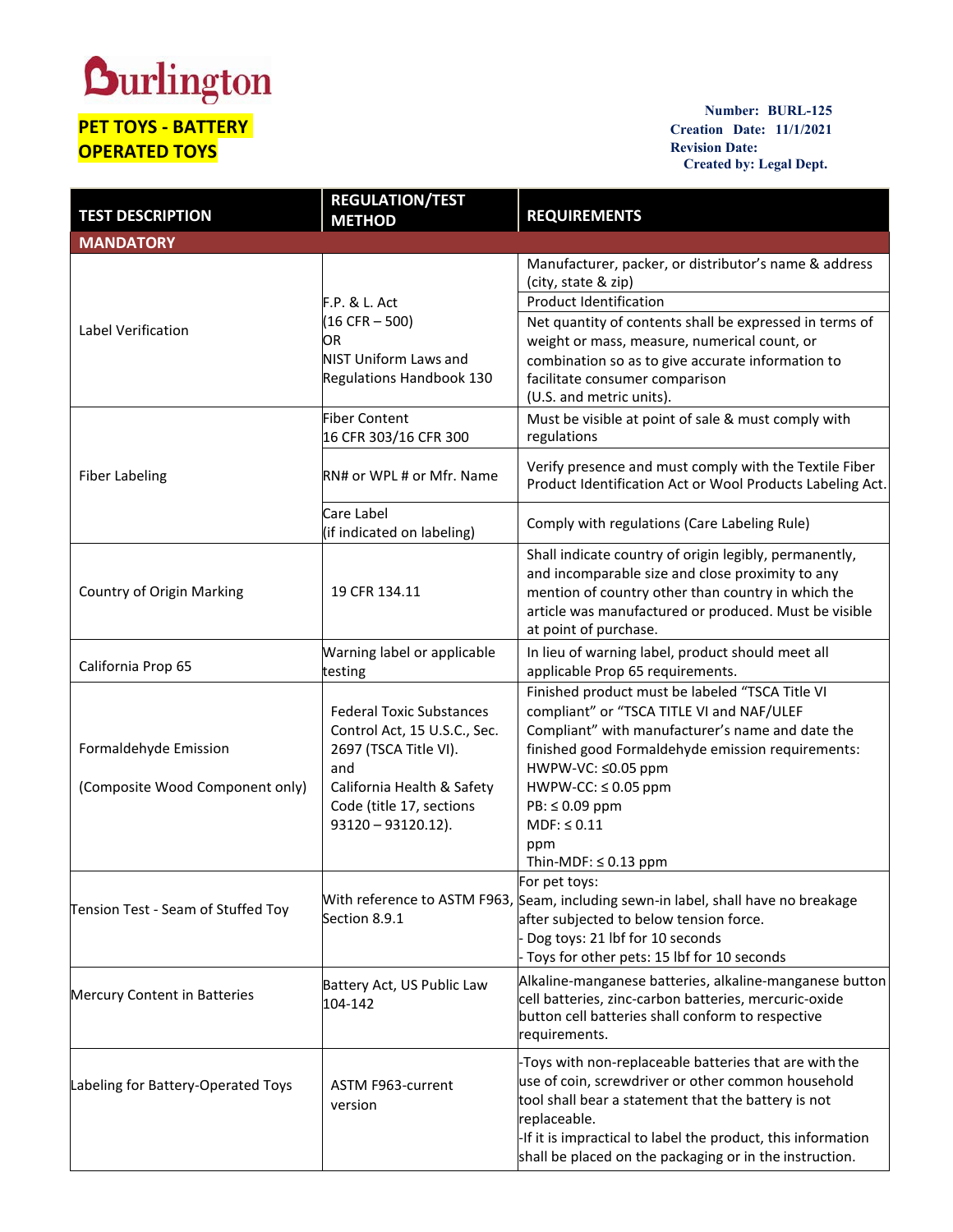

| Lithium metal batteries<br>and<br>Lithium-ion batteries | UN Manual of Tests and<br>Criteria, Sixth Revised Edition, Comply with the regulation.<br>Amend 1, Part III, sub-section<br>38.3 | Battery test report should be available on request.                                                                                                                                                                                                                                                                                                                                    |
|---------------------------------------------------------|----------------------------------------------------------------------------------------------------------------------------------|----------------------------------------------------------------------------------------------------------------------------------------------------------------------------------------------------------------------------------------------------------------------------------------------------------------------------------------------------------------------------------------|
| Total heavy metals in packaging                         | <b>Toxics in Packaging</b><br>Clearinghouse (TPCH)                                                                               | Packaging shall not contain the sum of mercury,<br>cadmium, lead and chromium (VI) in concentration<br>above 0.01% by weight.                                                                                                                                                                                                                                                          |
| <b>Plastic Bag Warnings</b>                             | Various state laws                                                                                                               | Plastic bags with a thickness of less than 1 mil (0.001)<br>inch) having an opened end larger than 5 inches in<br>diameter shall contain the following warning statement<br>or equivalent:<br>WARNING: To avoid danger of suffocation, keep this<br>plastic bag away from babies and children. Do not use<br>this bag in cribs, beds, carriages or playpens. This bag<br>is not a toy. |
| <b>NON-MANDATORY (QUALITY &amp; PERFORMANCE)</b>        |                                                                                                                                  |                                                                                                                                                                                                                                                                                                                                                                                        |
| <b>Resistance to Saliva</b>                             | DIN 53160-1                                                                                                                      | For article intended or foreseeable to be taken into mouth<br>or contact with mucous membrane: Color staining: Grade<br>3 min. Color staining (If claimed resistant to saliva): Grade<br>5 min.                                                                                                                                                                                        |
| Colorfastness to Crocking                               | AATCC 8 / 116                                                                                                                    | For fabric:<br>Dry: Grade 4 min.<br>Wet: Grade 3 min.                                                                                                                                                                                                                                                                                                                                  |
| Resistance to Corrosion (For metal<br>components)       | ASTM B117                                                                                                                        | Metal components shall withstand 24 hours in 5% salt<br>spray (fog) with no major corrosion or visual change.                                                                                                                                                                                                                                                                          |